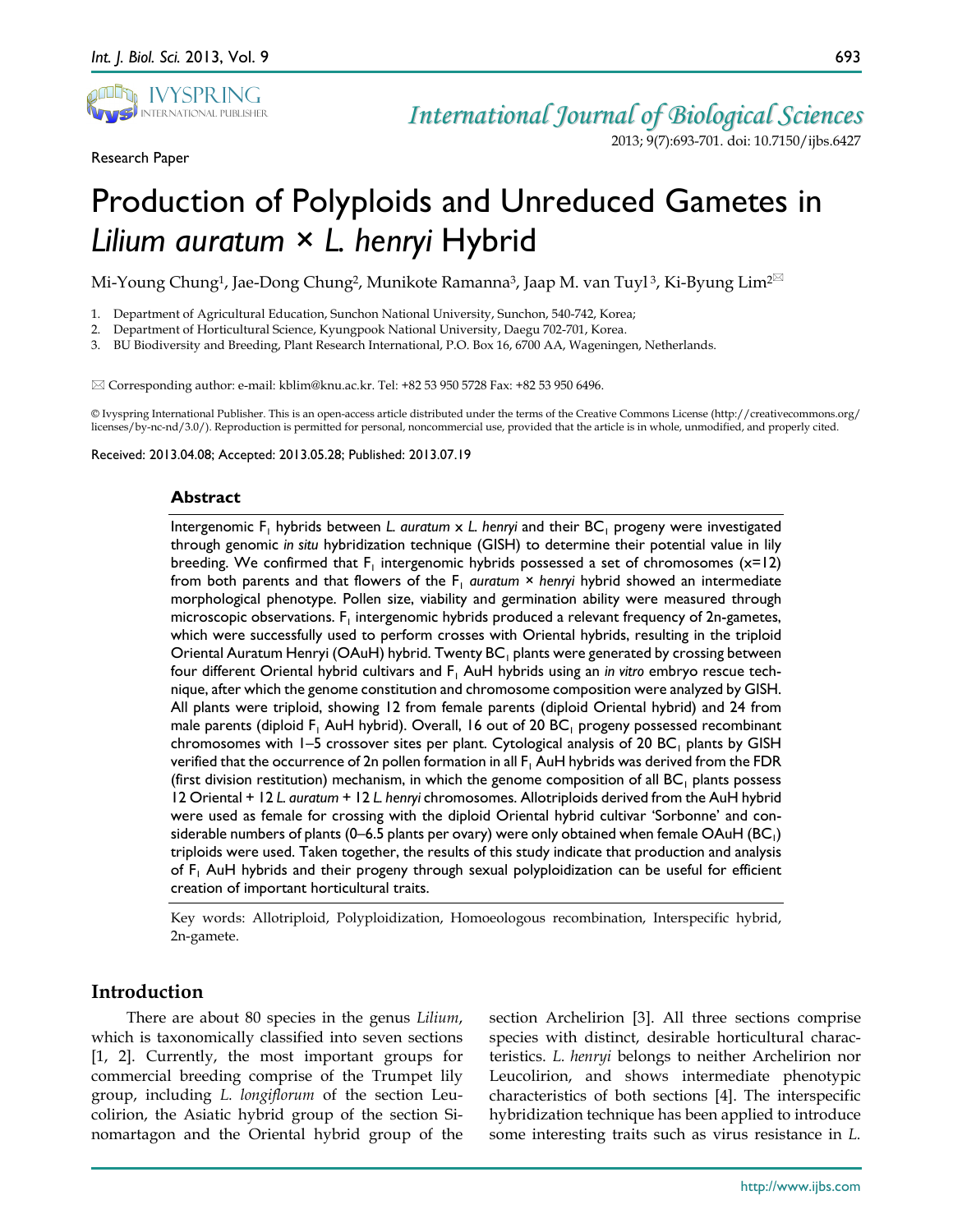*henryi* and botrytis resistance in *L. auratum*. Combination of the desirable characteristics of different species is an important goal in lily breeding [5]. Although interspecific hybridization is laborious and time consuming but it has played an important role in lily breeding [6]. Interspecific hybridization and polyploidization are closely related to  $F_1$  sterility and most of the F1 interspecific hybrids between widely related species are sterile. Therefore, many studies have been conducted to restore fertility via mitotic chromosome doubling (mitotic polyploidization). Despite the presence of large genomes in lilies (76 pg/2C) and a fairly large basic chromosome number  $(x=12)$ , numerous polyploid cultivars have been successful in this crop [5, 7]. Additionally, interspecific hybridization followed by polyploidization has contributed to the development of useful breeding materials as well as cultivars [5]. In many cases, spindle inhibiting or chromosome doubling agents such as colchicine or oryzalin have been successfully applied for the induction of polyploids [8]. However, in some cases numerically unreduced (2n) gametes have been shown to be useful for inducing polyploids using interspecific hybrids that are otherwise sterile [9]. Furthermore, Asano (1984) analyzed the behaviour of meiotic chromosomes and the fertility of pollen and found abnormal chromosome separation at meiosis I and the formation of unreduced gametes [10].

GISH enables distinction of parental chromosomes of interspecific hybrids or intergenomic hybrids [11]. This technique has enabled better insight into various aspects of intergenomic recombination and the modes of origin of 2n-gametes in some lily hybrids [12].

In present study, we analyzed the composition of parental chromosomes F1 AuH hybrid (*L. auratum* × *L. henryi*) and their  $BC_1$  progeny produced by backcrossing between  $F_1$  AuH hybrids and Oriental hybrids through GISH. An important feature of these sexual ployploids was that they possessed homoeologous recombinant chromosomes in their complements. Furthermore, the mechanism of 2n-gametes production in the  $F_1$  AuH hybrid was described. Finally, we evaluated  $BC_2$  progeny derived from backcrossing between  $BC_1$  allotriploids and Oriental hybrids.

# **Materials and methods**

# **Plant materials**

The F1 AuH hybrid materials used in this experiment were developed by crossing between *L. auratum* (2n=24; hereafter Au) and *L. henryi* (2n=24; hereafter H) [13].  $BC_1$  progeny used for chromosome analysis by GISH were produced by crossing male  $F_1$  AuH hybrids with four different Oriental hybrid cultivars, 'Stargazer', 'Journey's End', 'Dominique', and 'Darlings' [14]. Reciprocal crosses were conducted between female F1 AuH hybrids and male *L. auratum* and *L. henryi*, and vice versa.

To produce  $BC_2$  progeny, the  $BC_1$  progenies were also crossed with female *L. henryi* Oriental hybrid cultivars 'Sorbonne' and *L. auratum* as a male. Plants were grown in pots containing a peat based soil mixture in the greenhouse at temperatures varying from 20°C–25°C during day time and 14°C–18°C at night. Present research was carried out in Wageningen University, Netherland (WUR).

#### **Pollen viability and germination**

To measure the pollen size and stainability, pollens were collected from fully open flowers, mounted in a drop of lactophenol acid-fuchsin and viewed under the microscope. Classification of pollen size was determined using a calibrated micrometer. Pollen were collected after flower anthesis and then cultured for 24 hours at 25°C in artificial agar medium containing 100g/L sucrose, 5g/L bacteriological agar, 20mg/L boric acid and 200mg/L calcium nitrate. The pollen was classified as large (2n) and small (n) depending on size and then counted to determine the germination range.

## **Pollination and embryo rescue**

All crosses were conducted by cut style pollination method (CSM) and encapsulated with aluminum foil on top of the cut stigma for a week. Embryo rescue was then carried out before abortion. The embryo were subsequently dissected under the stereomicroscope and placed on 1/2 MS medium containing 80g/L of sucrose for germination *in vitro* [15]. Pre and post-fertilization were then investigated by checking ovary enlargement and embryo formation after pollination.

#### **Chromosome preparation**

Root tips were harvested in a saturated α-bromonaphtalene solution in the early morning and kept overnight at 4°C for accumulation of metaphase cells. Then this material was fixed in ethanol – acetic acid solution (3:1) for at least 2 hours, after which they were stored at –20°C. The root tips were then treated with a pectolytic enzyme mixture (0.3% pectolyase Y23, 0.3% cellulase RS and 0.3% cytohelicase) in 10mM citric acid buffer at 37°C for 1 hour, after which they were squashed in a drop of 60% acetic acid solution. Slides were then frozen by dipping in liquid nitrogen, after which their cover slips were removed using a razor blade. Before air-drying, the slides were dehydrated in an absolute ethanol for several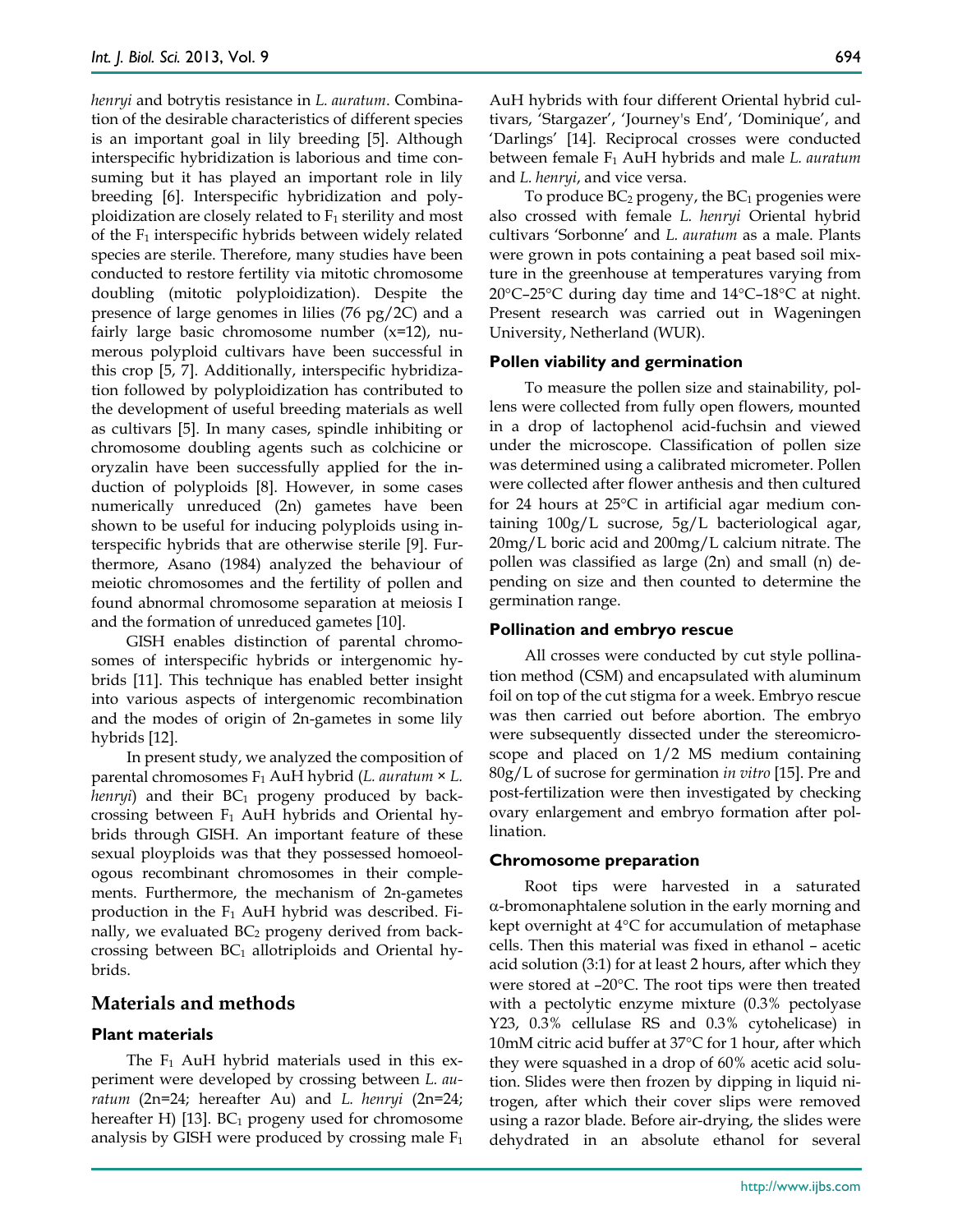minutes, after which they were stored at 4°C for several weeks prior to *in situ* hybridization.

#### **Genomic** *in situ* **hybridization**

The GISH protocol was basically the same as that described by Lim et al. (2001) [16]. In this genomic DNA (1 – 10 kb) from *L. henryi* was used as a probe after labeling with digoxigenin by nick translation according to the manufacturer's instructions (Boehringer Mannheim, Germany). Sheared herring sperm DNA was used to block the non-Henryi-specific DNA sequences. After detection steps, the slides were counter-stained with  $5 \mu g/mL$ propidium iodide (PI). The images were photographed with a Zeiss Axiophot microscope equipped with epi-fluorescence illumination and single band

filters for FITC and Cy3/PI using 400 ISO color negative film. Finally, the film was scanned at 1200 dpi using an HP film scanner and the contrast and color balance were adjusted using Photoshop 5.5 (Adobe Inc. USA).

# **Results**

# **Analysis of 2n-gamete production of** *L. auratum × L. henryi* **hybrid**

To obtain progeny of the  $F_1$  AuH hybrid, we examined the pollen viability using pollen staining (Fig. 1B; Table 1) and tested *in vitro* pollen germination to re-confirm Asano's observations [10] (Table 2) and produce their  $BC_1$  progeny of the AuH hybrid (Table 3).



**Fig 1.** Features of the AuH (*L. aurutum* × *L. henryi*) interspecific hybrid . (A) Flowers of AuH (*L. aurutum x L. henryi*) interspecific hybrid; (B) stained pollen grains of AuH interspecific hybrid at the tetrad stage; (C) genomic *in situ* hybridization (GISH) of the mitoticchromosome of the F1 AuH hybrid.

| Accession No. | Genotype | Large $(2n)$ | Normal (n)    |             |               |               |
|---------------|----------|--------------|---------------|-------------|---------------|---------------|
|               |          | Stained (%)  | Unstained (%) | Stained (%) | Unstained (%) | $\frac{9}{6}$ |
| 82111         | AuH      | 308(42.0)    | 19 (2.6)      | 121 (16.5)  | 285 (38.9)    | 58.5          |

**Table 2**. Pollen germination of AuH (*L. aurutum* × *L. henryi*) interspecific hybrid, 82111, on artificial agar medium.

| Accession no. | Genome | Total | Pollen type and germination       | Average ger-                   |                 |                                       |              |  |
|---------------|--------|-------|-----------------------------------|--------------------------------|-----------------|---------------------------------------|--------------|--|
|               |        |       | No. of 2n pollen<br>$\frac{9}{6}$ | Germination<br>from 2n gametes | No. of n pollen | Germination<br>from <i>n</i> -gametes | mination (%) |  |
| 82111         | AuH    | 640   | 300                               | 207 (69%)                      | 340             | 6(1.7%)                               | 33.2         |  |

| Table 3. BC <sub>1</sub> progeny obtained by reciprocal crosses of AuH (L. aurutum × L. henryi) interspecific hybrid, 82111. |  |  |
|------------------------------------------------------------------------------------------------------------------------------|--|--|
|------------------------------------------------------------------------------------------------------------------------------|--|--|

| Cross combination |            | No. of flowers | Pre-F | Post-F | No. plants derived Av. plantlets per ovary |      |  |
|-------------------|------------|----------------|-------|--------|--------------------------------------------|------|--|
| Female            | Male       | pollinated     |       |        |                                            |      |  |
| 82111             | L. auratum |                |       |        |                                            | 0.27 |  |
| L. auratum        | 82111      |                |       |        |                                            | 0.80 |  |
| 82111             | L. henryi  | 10             |       |        |                                            | 0.10 |  |
| L. henryi         | 82111      |                |       | 4      |                                            | 0.00 |  |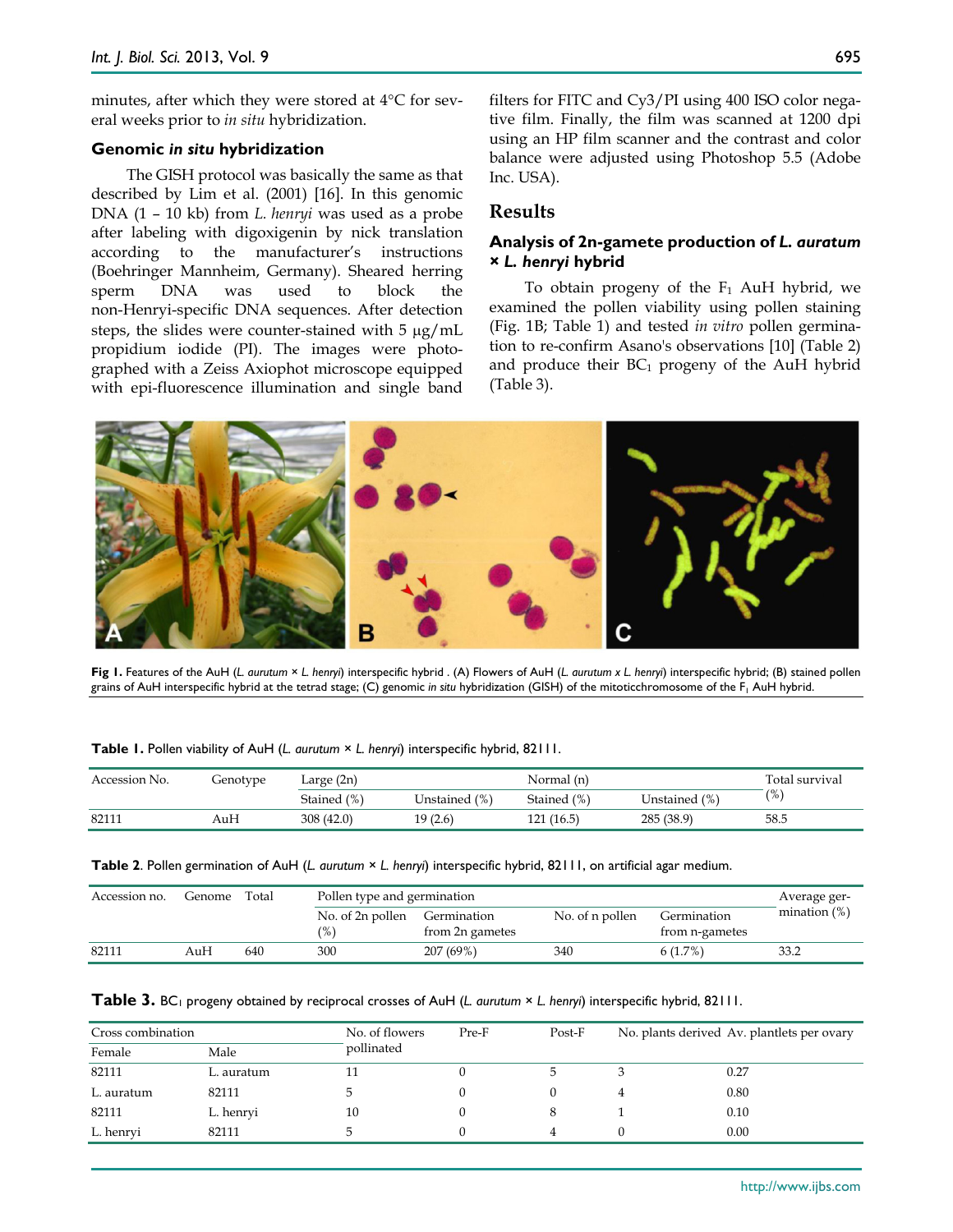Two types of pollen were primarily observed, aborted small pollen grains (Fig. 1A red arrow) and well-filled large pollen grains (Fig. 1A black arrow). These types of pollen were considered to be a sterile (n) gamete and fertile (2n) gamete, respectively. After pollen testing, 308 (42%) pollen grains were found to be produce viable 2n pollen (Table 1). To investigate the viability and function of pollen for crossing, these pollens were also germinated *in vitro*. Germination of pollen on artificial agar medium revealed that, of the 640 pollen grains tested, 300 were large pollen grains (2n), among which 207 (69%) germinated (Table 2) which is quite high percentage.

#### **Use of 2n pollen for production of progeny**

We confirmed that the  $F_1$  AuH hybrid can be utilized to obtain progeny by using the 2n gametes. To investigate the crossability and intergenomic recombination using the  $F_1$  AuH hybrid, we conducted reciprocal crosses of AuH hybrids. Generation of progeny by reciprocal crossing was more successful when female  $F_1$  AuH hybrids were used (Table 3). In addition, crossing with *L. auratum* led to more efficient generation of progeny. Finally, progeny were rarely obtained post-fertilization when crossing with *L. henryi*. These findings indicate that the F<sub>1</sub> AuH hybrid has both female and male fertility. During ploidy levels analysis, all  $20 BC<sub>1</sub>$  progeny was triploid (Table 4) with equal number of chromosomes. These findings demonstrated that the  $F_1$  AuH hybrid contributed balanced diploid chromosome complements.

## **Chromosome constitution and intergenomic recombination**

Two parental genomes of *L. henryi* and *L. auratum* in the  $F_1$  AuH hybrids (Fig. 1C) were clearly distinguishable after GISH. Probing with DIG-labeled total genomic DNA of *L. henryi* as a probe resulted in 12 green-labeled chromosomes, indicating that these chromosomes were derived from *L. henryi* and the others originated from *L. auratum.* Probe hybridization was uniform throughout the chromosome. These results further confirmed that *L. henryi* was distinct from *L. auratum* and belonged to the Archelirion section (Oriental hybrid group) of the genus *Lilium*.

To investigate chromosome number, frequency and type of recombinant chromosomes, all  $20$  BC<sub>1</sub> progeny were analyzed by GISH and the results are summarized in Table 4. All 20  $BC<sub>1</sub>$  progeny had a triploid chromosome composed of 12 *L. henryi* chromosomes and 24 Oriental chromosomes. These findings were expected because a backcross of the 2n gamete from the  $F_1$  AuH hybrid contributes one set each of *L. henryi* and *L. auratum* (Oriental hybrid) genomes. These findings clearly confirmed that chromosome sets of the parental genomes of  $F_1$  AuH hybrid remain intact in resulting 2n gametes. Moreover, because the chromosome composition of the BC1 progeny comprised non-sister chromatids from a reduction division at anaphase I, all of the progeny were generated from the first division restitution (FDR) 2n pollen produced by the  $F_1$  AuH hybrid.

It was observed that among  $20 B<sub>1</sub>$  progeny, four plants (20%) did not have any recombinant chromosomes (Table 4), while the other 16 (80%) contain recombinant chromosomes. The recombination (breakpoint) also occurred on 1–5 points per plant in the long or short arms, showing a variable range of recombinant chromosomes that occurred randomly (Table 4, Fig. 2).



Fig 2. A-C. GISH on mitotic metaphase chromosomes of BC<sub>1</sub> progeny derived from interspecific AuH hybrids. Arrowheads indicate the homoeologous recombination sites between *L. auratum* and *L. henryi*; **(A)** Oriental hybrid `Darling` × AuH interspecific hybrid (85864-5); 12 chromosomes originated from *L. henryi* (yellowish-green fluorescence); 24 chromosomes originated from Oriental hybrid `Darling` and *L. auratum* (red fluorescence); **(B)** Oriental hybrid `Stargazer` × AuH interspecific hybrid (83275-15); 12 chromosomes originated from *L. henryi* (yellowish-green fluorescence); 24 chromosomes originated from Oriental hybrid `Darling` and *L. auratum* (red fluorescence); **(C)** Oriental hybrid `Journey`s End` × AuH interspecific hybrid (82936-5); 12 chromosomes originated from *L. henryi* (yellowish-green fluorescence); 24 chromosomes originated from Oriental hybrid `Darling` and *L. auratum* (red fluorescence).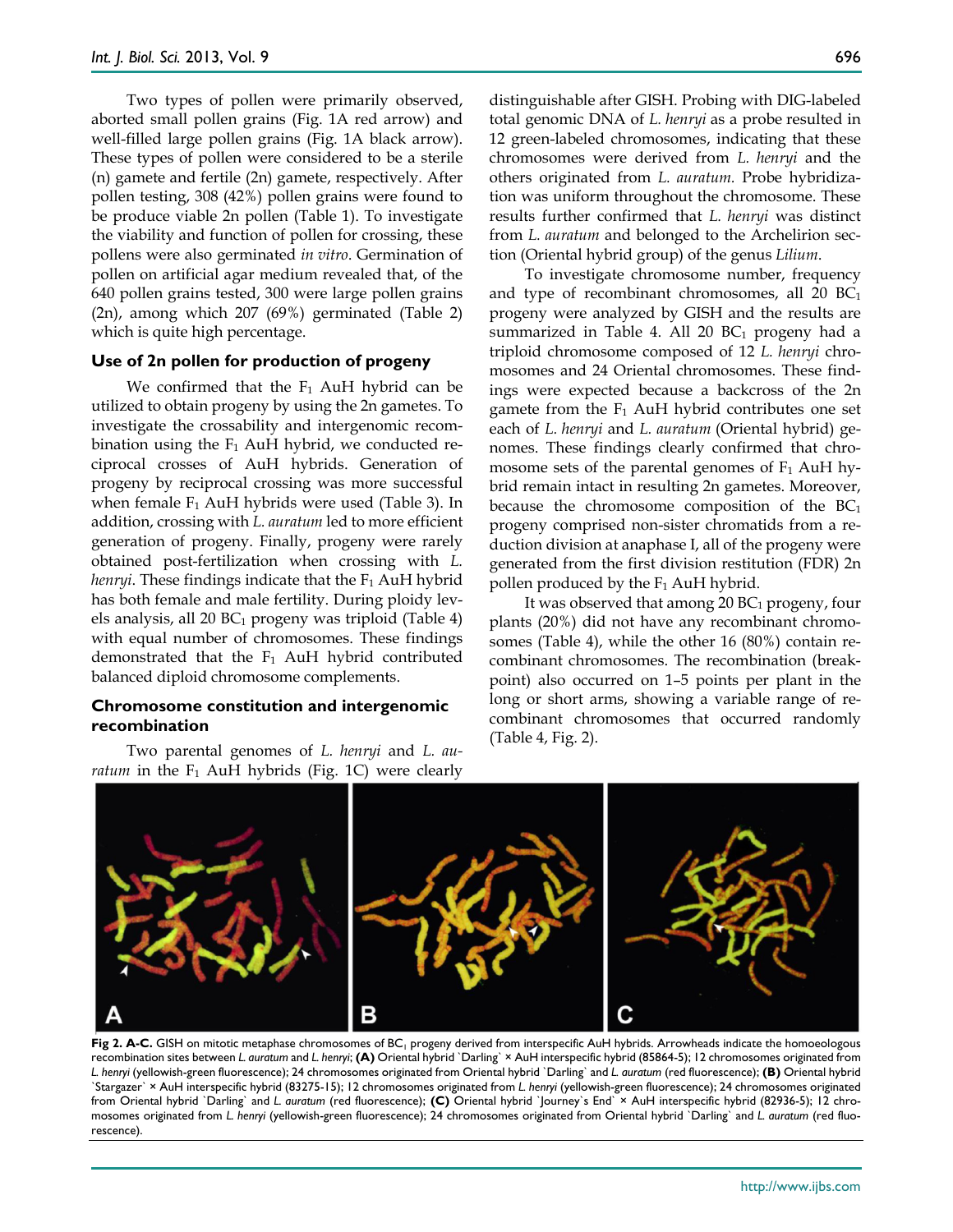**Table 4.** Genome constitution and chromosome composition of BC<sub>1</sub> progeny in cross combinations between each Oriental hybrid and interspecific AuH hybrid, 82111, as determined by GISH.

| Accession<br>no. | Genotype | Cross combination |           | Ploidy<br>level | Chromosome<br>number | Chromosome consti-<br>tution |    |    | No. of recombinant<br>chromosomes |                |                  |
|------------------|----------|-------------------|-----------|-----------------|----------------------|------------------------------|----|----|-----------------------------------|----------------|------------------|
|                  |          | Female            | Male      |                 |                      | O                            | Au | H  |                                   | $Au/H^z$ H/Auy | Total            |
| 82111            | AuH      | L. auratum        | L. henryi | $2\times$       | $2n = 24$            |                              | 12 | 12 | $\overline{0}$                    | $\mathbf{0}$   | $\mathbf{0}$     |
| 82396-1          | O AuH    | Journery's End    | 82111     | 3x              | $2n = 36$            | 12                           | 12 | 12 | $\mathbf{1}$                      | $\overline{2}$ | 3                |
| 82396-2          | $O$ AuH  | Journery's End    | 82111     | $3\times$       | $2n = 36$            | 12                           | 12 | 12 | $\mathbf{1}$                      | $\mathbf{1}$   | 2                |
| 82396-3          | O AuH    | Journery's End    | 82111     | 3x              | $2n = 36$            | 12                           | 12 | 12 | $\mathbf{1}$                      | 2              | 3                |
| 82396-4          | O AuH    | Journery's End    | 82111     | 3x              | $2n = 36$            | 12                           | 12 | 12 | 1                                 | $\mathbf{0}$   | $\mathbf{1}$     |
| 82396-5          | O AuH    | Journery's End    | 82111     | 3x              | $2n = 36$            | 12                           | 12 | 12 | 1                                 | $\mathbf{1}$   | 2                |
| 82342-3          | O AuH    | Stargazer         | 82111     | 3x              | $2n = 36$            | 12                           | 12 | 12 | $\boldsymbol{0}$                  | $\mathbf{0}$   | $\mathbf{0}$     |
| 82342-6          | $O$ AuH  | Stargazer         | 82111     | 3x              | $2n = 36$            | 12                           | 12 | 12 | $\boldsymbol{0}$                  | 2              | 2                |
| 83275-1          | $O$ AuH  | Stargazer         | 82111     | $3\times$       | $2n = 36$            | 12                           | 12 | 12 | $\boldsymbol{0}$                  | $\mathbf{0}$   | $\boldsymbol{0}$ |
| 83275-3          | $O$ AuH  | Stargazer         | 82111     | $3\times$       | $2n = 36$            | 12                           | 12 | 12 | $\boldsymbol{0}$                  | $\mathbf{1}$   | $\mathbf{1}$     |
| 83275-5          | $O$ AuH  | Stargazer         | 82111     | 3x              | $2n = 36$            | 12                           | 12 | 12 | $\overline{2}$                    | 3              | 5                |
| 83275-7          | $O$ AuH  | Stargazer         | 82111     | 3x              | $2n = 36$            | 12                           | 12 | 12 | $\overline{2}$                    | $\mathbf{1}$   | 3                |
| 83275-8          | O AuH    | Stargazer         | 82111     | 3x              | $2n = 36$            | 12                           | 12 | 12 | $\mathbf{1}$                      | $\overline{2}$ | 3                |
| 83275-12         | $O$ AuH  | Stargazer         | 82111     | 3x              | $2n = 36$            | 12                           | 12 | 12 | 1                                 | $\overline{2}$ | 3                |
| 83275-15         | O AuH    | Stargazer         | 82111     | 3x              | $2n = 36$            | 12                           | 12 | 12 | $\overline{2}$                    | $\mathbf{1}$   | 3                |
| 85863-1          | $O$ AuH  | Dorminique        | 82111     | 3x              | $2n = 36$            | 12                           | 12 | 12 | $\mathbf{1}$                      | $\mathbf{1}$   | 2                |
| 85863-2          | $O$ AuH  | Dorminique        | 82111     | 3x              | $2n = 36$            | 12                           | 12 | 12 | $\boldsymbol{0}$                  | $\mathbf{1}$   | $\mathbf{1}$     |
| 85864-1          | $O$ AuH  | Darling           | 82111     | 3x              | $2n = 36$            | 12                           | 12 | 12 | $\overline{2}$                    | $\overline{2}$ | 4                |
| 85864-2          | $O$ AuH  | Darling           | 82111     | 3x              | $2n = 36$            | 12                           | 12 | 12 | $\boldsymbol{0}$                  | $\Omega$       | $\mathbf{0}$     |
| 85864-5          | O AuH    | Darling           | 82111     | 3x              | $2n = 36$            | 12                           | 12 | 12 | 1                                 | $\mathbf{1}$   | $\overline{2}$   |
| 85864-6          | $O$ AuH  | Darling           | 82111     | 3x              | $2n = 36$            | 12                           | 12 | 12 | $\boldsymbol{0}$                  | $\mathbf{0}$   | $\boldsymbol{0}$ |

<sup>z</sup> chromosome having a *L. auratum* centromere with *L. henryi* recombination sites. y chromosome having a *L. henryi* centromere with *L. auratum* recombination sites

## **Producing BC2 progeny**

To assess the possibility of producing  $BC_2$ progeny from allotriploid OAuH hybrids, we investigated the pollen viability by pollen staining and germination (Table 5) prior to using them for backcross. The range of pollen staining (0–48%) and germination percentage (0–4.3%) varied depending on the genotypes and plants. However, there was no relationship between germination percentage and pollen viability. Based on these results, we primarily used the female OAuH hybrids because of the low level of germination (0–4.3%).

Extensive reciprocal or backcrossing of OAuH (BC1) triploids followed by *in vitro* ovule and embryo culture generated several BC<sub>2</sub> progeny (Table 6). Backcrosses of  $BC_1$  progeny were successful when male *L. auratum* was used, but no progeny were obtained from backcrosses with *L. henryi.* These findings were consistent with those observed when reciprocal crosses of  $F_1$  AuH hybrids were conducted to produce their  $BC_1$  progeny.

Four genotypes of OAuH triploids (primarily female, with some male) were backcrossed with the diploid Oriental hybrid cultivar 'Sorbonne'. Successful results were only obtained when the OAuH triploid was used as the female and the number of plants per ovary varied from 0–6.5 depending on the genotypes and plants. Moreover, no progeny were produced when male OAuH triploids were used. Among the four different  $BC_1$  genotypes,  $BC_1$  plants '83275-5', '83275-8' and '82342-4' were highly successful at production of  $BC_2$  progeny, with a maximum of 13.0 plants per ovary being obtained in plant number 83275-5 (Table 6).

# **Discussion**

The interspecific hybrid was verified to produce the 2n gametes, indicating great potential for meiotic polyploidization in a breeding program.  $F_1$  AuH hybrids are valuable to lily breeding due to the desirable horticultural traits of its parents, which include virus resistance from *L. henryi* and botrytis resistance from *L. auratum*, therefore, in this study, we re-examined features of the  $F_1$  AuH hybrid and produced their subsequent progeny.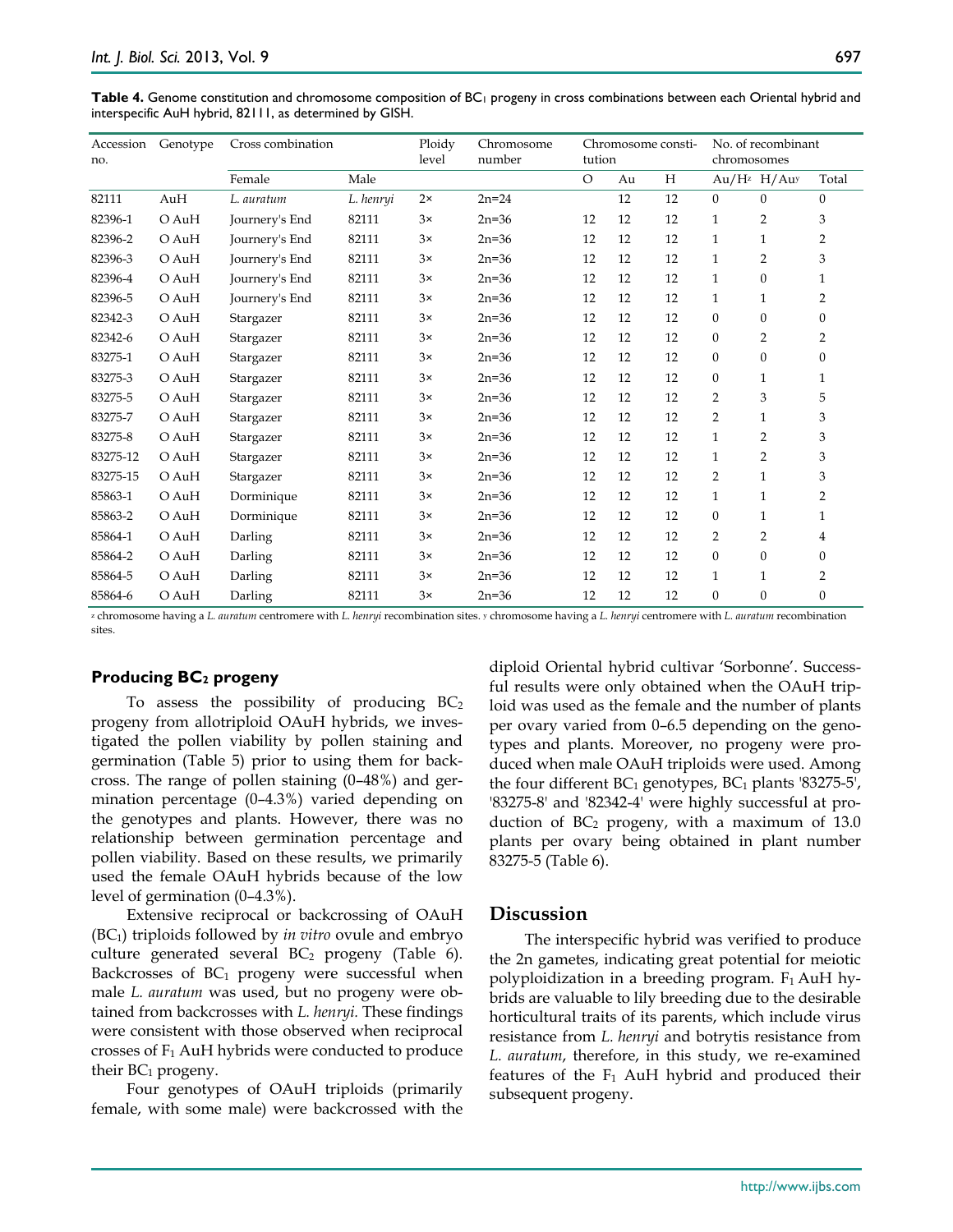| Geno-type<br>Access no. |       | Cross combinations        | Stained pollen | Germination |              |
|-------------------------|-------|---------------------------|----------------|-------------|--------------|
|                         |       | Female (Oriental hybrids) | Male (AuH)     | (%)         | $(\%)$       |
| 82396-1                 | O AuH | Journey' End              | 82111          | 21.9        | $\Omega$     |
| 82396-3                 | O AuH | Journey' End              | 82111          | 6.9         | $\mathbf{0}$ |
| 82396-4                 | O AuH | Journey' End              | 82111          | 0.0         | $\mathbf{0}$ |
| 82396-5                 | O AuH | Journey' End              | 82111          | 26.2        | 3.9          |
| 82342-3                 | O AuH | Stargazer                 | 82111          | 26.4        | $\mathbf{0}$ |
| 83275-1                 | O AuH | Stargazer                 | 82111          | 4.1         | $\Omega$     |
| 83275-3                 | O AuH | Stargazer                 | 82111          | 44.6        | 2.7          |
| 83275-5                 | O AuH | Stargazer                 | 82111          | 21.1        | $\mathbf{0}$ |
| 83275-7                 | O AuH | Stargazer                 | 82111          | 48.0        | $\mathbf{0}$ |
| 83275-8                 | O AuH | Stargazer                 | 82111          | 0.0         | $\mathbf{0}$ |
| 83275-15                | O AuH | Stargazer                 | 82111          | 42.6        | $\mathbf{0}$ |
| 85863-1                 | O AuH | Dominique                 | 82111          | 29.6        | 2.0          |
| 85863-2                 | O AuH | Dorminique                | 82111          | 38.1        | 2.3          |
| 85864-1                 | O AuH | Darling                   | 82111          | 34.9        | 4.3          |
| 85864-2                 | O AuH | Darling                   | 82111          | 21.2        | $\theta$     |
| 85864-5                 | O AuH | Darling                   | 82111          | 0.0         | $\mathbf{0}$ |
| 85864-6                 | O AuH | Darling                   | 82111          | 22.0        | $\mathbf{0}$ |

#### Table 5. Pollen viability and germination of BC<sub>1</sub> progeny derived from AuH hybrid, 82111, on artificial agar medium.

**Table 6.** Numbers of BC2 progeny obtained by backcrosses between OAuH hybrids (BC1) and Oriental hybrid, *L. auratum* or *L*. *henryi.*

| Cross combinations   |            | Geno-type | No. of                | Pre-                         | Post-                        | No. of             | No. of           |
|----------------------|------------|-----------|-----------------------|------------------------------|------------------------------|--------------------|------------------|
| Female               | Male       |           | flowers<br>pollinated | fertilization<br>barrier (%) | fertilization<br>barrier (%) | plants<br>obtained | plants/ovary     |
| Sorbonne             | 82396-1    | O OAuH    | 12                    | 0(0)                         | 12(100)                      | $\overline{0}$     | $\mathbf{0}$     |
| Sorbonne             | 85864-1    | O OAuH    | 12                    | 0(0)                         | 12(100)                      | $\mathbf{0}$       | $\boldsymbol{0}$ |
|                      |            |           |                       |                              |                              |                    |                  |
| 82396-1 <sup>a</sup> | Sorbonne   | OAuH O    | 5                     | 0(0)                         | 2(40.0)                      | 3                  | 0.6              |
| 82396-3              | Sorbonne   | OAuH O    | 9                     | 0(0)                         | 8(88.9)                      | $\mathbf{1}$       | 0.1              |
| 82396-4              | Sorbonne   | OAuH O    | 7                     | 0(0)                         | 2(28.6)                      | 9                  | 1.3              |
| 82396-5              | Sorbonne   | OAuH O    | 7                     | 0(0)                         | 0(0)                         | 11                 | 1.6              |
|                      |            |           |                       |                              |                              |                    |                  |
| 82342-4              | Sorbonne   | OAuH O    | 7                     | 0(0)                         | 3(42.9)                      | 40                 | 5.7              |
| 83275-1              | Sorbonne   | OAuH O    | $\mathbf{1}$          | 1(100)                       | 0(0)                         | 0                  | $\overline{0}$   |
| 83275-3              | Sorbonne   | OAuH O    | 3                     | 0(0)                         | 0(0)                         | 6                  | 2.0              |
| 83275-7              | Sorbonne   | OAuH O    | 6                     | 0(0)                         | 2(33.3)                      | 3                  | 0.5              |
| 83275-8              | Sorbonne   | OAuH O    | $\overline{4}$        | 0(0)                         | 0(0)                         | 26                 | 6.5              |
|                      |            |           |                       |                              |                              |                    |                  |
| 85863-1              | Sorbonne   | OAuH O    | 10                    | 0(0)                         | 7(70.0)                      | 4                  | 0.4              |
| 85863-2              | Sorbonne   | OAuH O    | 8                     | 3(37.5)                      | 4(50.0)                      | 9                  | 1.1              |
| 85864-1              | Sorbonne   | OAuH O    | 12                    | 0(0)                         | 5(41.7)                      | $\boldsymbol{0}$   | $\mathbf{0}$     |
| 85864-2              | Sorbonne   | OAuH O    | 7                     | 7(100)                       | 0(0)                         | $\theta$           | $\overline{0}$   |
| 85864-6              | Sorbonne   | OAuH O    | 8                     | 0(0)                         | 3(37.5)                      | 8                  | 1.0              |
|                      |            |           |                       |                              |                              |                    |                  |
| 83275-5              | L. auratum | OAuH Au   | 5                     | 0(0)                         | 0(0)                         | 65                 | 13.0             |
| 83275-15             | L. auratum | OAuH Au   | $\overline{4}$        | 2(50.0)                      | 1(25.0)                      | $\overline{2}$     | $0.5\,$          |
|                      |            |           |                       |                              |                              |                    |                  |
| 83275-5              | L. henryi  | OAuH H    | 8                     | 8(100)                       | 0(0)                         | $\boldsymbol{0}$   | $\boldsymbol{0}$ |
| 83275-15             | L. henryi  | OAuH H    | 5                     | 5(100)                       | 0(0)                         | $\theta$           | $\boldsymbol{0}$ |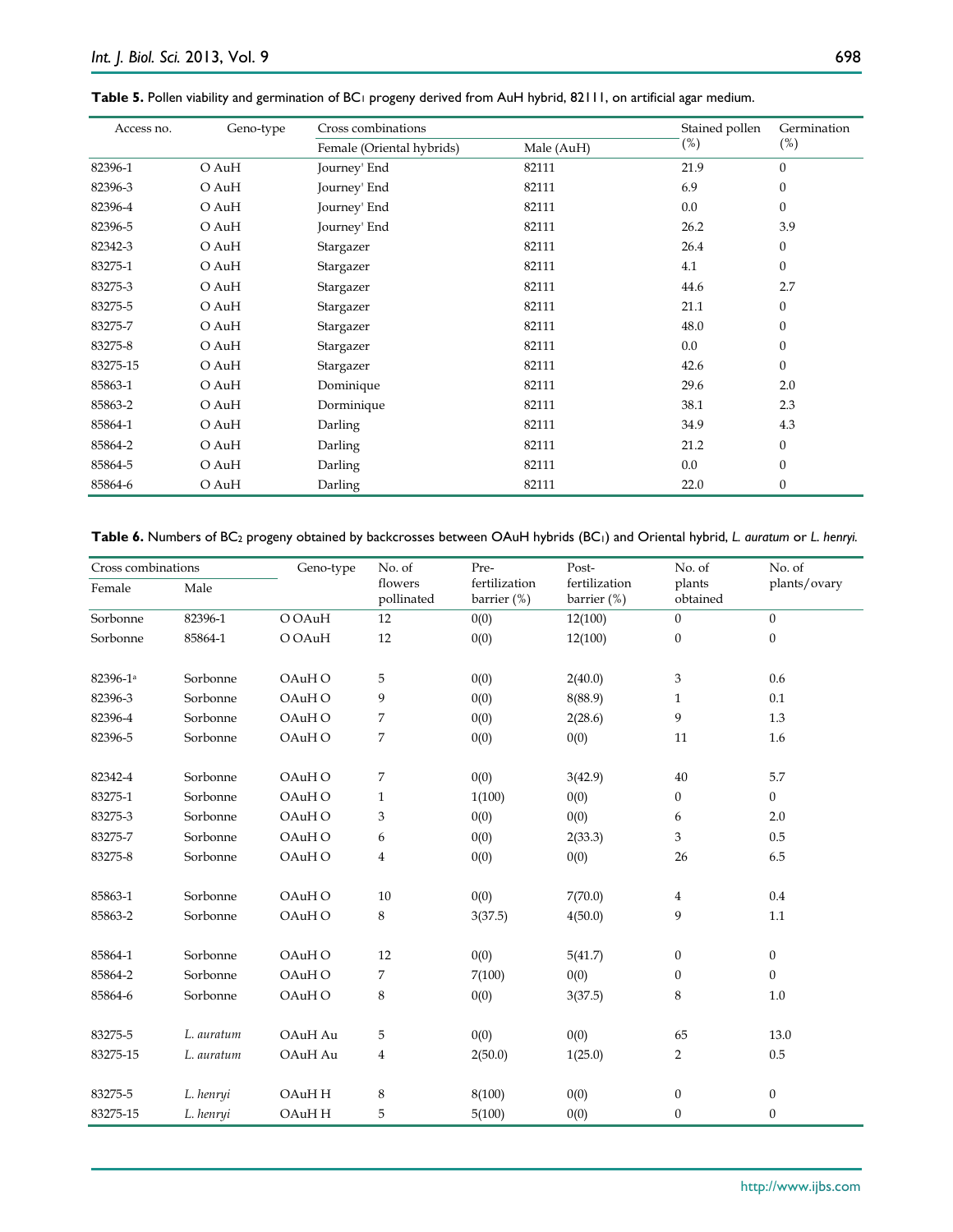While Asano (1984) reported that  $15\%$  of  $F_1$  AuH hybrid pollen grains germinated abnormally while only 1.6% germinated normally [10], Van Tuyl et al. (1989) found that 91.2% of the pollen cells were present as dyads at the tetrad stage in the same hybrid plant [9]. Our findings also showed a high percentage of pollen staining (42%) and germination (69%). The variation between these studies could be explained by the effects of environmental factors on the formation and viability of 2n pollen. It has been reported that high temperatures caused a low frequency of 2n-gamtes [9]. Additionally, Chung et al. (2009) showed that production of 2n pollen by OA hybrids differed depending on the season in which it was measured [17]. Pollen performance is also influenced by the pollen genotype: some genotypes exhibited higher pollen germination %age whereas some genotypes showed very low germination percentage under same environmental conditions [18].

GISH techniques have been applied to determine the origin of 2n gametes in *Lilium* and offered a new perspective for elucidation of restitution mechanisms, the extent of genetic recombination and composition of 2n-gametes. As expected, all of the  $BC_1$  progeny originated from the  $F_1$  AuH hybrid were triploid, without any aneuploid progeny. Production of aneuploid  $BC_1$  progeny is not common [17, 19, 20, 21, 22], although LA interspecific hybrids showed the potential to produce a large amount aneuploid pollen [23].

Many studies of lilies have shown that  $F_1$  interspecific hybrids produced functionally unreduced gametes and were successfully used for production of  $BC<sub>1</sub>$  progeny [19, 20]. However, success in introgression is related to both the level of homoeologous recombination between parental genomes during meiosis in the  $F_1$  hybrids and their fertility [24]. The percentage of recombinant triploid  $BC_1$  progeny was 62.5% and 65.8% in ALAs and AOA, respectively [20, 25].

It is well known that intergenomic translocations are more likely to occur in the  $F_1$  hybrids of distantly related species because the homoeologous chromosomes are forced to pair and 2n gametes resulting from such meioses are most likely to transmit recombinant chromosomes to progeny with sexual polyploidy [26]. This was observed in the progeny of many F1 interspecific hybrids including *Gasteria-Aloe* [27], *Alstroemeria* species [28, 29] and *Lilium* species [17, 30]. Our data showing a high rate of recombination again confirmed that *L. henryi* is distinct from *L. autraum* (Oriental hybrid group) [4]. Moreover, it should be noted that the percentage of recombinant chromosomes in the  $BC_1$  progeny was variable depending on the genotypes used as the 2n gamete donor in OA hybrids from 35.7% with 952400-1 to 79.1%

with 951502-1 [20]. Therefore, it might be desirable to screen diverse populations of  $F_1$  interspecific hybrids producing 2n gametes for frequencies of chromosome pairing and chiasma formation.

Based on the above research, it was assumed that chromosome pairing and crossing over are genetically controlled and thus genotype dependent; accordingly, a high percentage of recombination might be attributed to high genome divergence between *L. aurutum* and *L. henryi* when compared with OA hybrid genomes in *Lilium*. In conclusion, we confirmed that the 2n gametes of the  $F_1$  AuH hybrid are highly valuable to polyploid breeding of lilies and the genetic variation of 2n gametes caused by intergenomic recombination dramatically increases the chances of selecting new cultivars from the  $BC<sub>1</sub>$  population.

In addition to intergenomic recombination, the mechanism of 2n gamete formation is another important aspect for sexual polyploidization. From the cytogenetic point of view, unreduced gametes are known to be formed via three different mechanisms; (i) an incomplete first meiotic division (first division restitution, FDR), (ii) an incomplete second meiotic division (second division restitution, SDR) and (iii) an indeterminate meiotic restitution (IMR) [31, 32, 33]. In the present study, all triploid  $BC_1$  progeny of AuH hybrid resulted from FDR 2n pollens because of the presence of 12 centromeres in each of the two sets of homoeologous chromosomes of *L. henryi* and *L. auratum* in the AuH hybrids [34], together with a complete set of the genome of the Oriental hybrid as female. The value of FDR gametes is in transferring heterosis and parental gene combinations intact in sexual polyploids.

Previous studies elucidated that the mechanisms of 2n pollen derived from  $F_1$  interspecific hybrids in lilies are FDR and IMR [17, 19], and that FDR is the predominant phenomenon involved in production of 2n gametes from  $F_1$  OA hybrids [20, 21] and from  $F_1$ LA hybrids [35]. Taken together, these data suggest that the chromosomal compositions of FDR gametes are more balanced than those of IMR gametes, resulting in FDR gametes being more viable and having a higher transmission rate than IMR gametes because of being suitable for selection as cultivars in nature. These findings are in accordance with Zhou et al. 2008 studies [36]. Indeed, since Lim et al. (2001) discovered the IMR mechanism in LA interspecific hybrids [17], Barba-Gonzales (2005a) found that some  $F_1$  OA hybrids produced 2n gametes via an IMR mechanism [20].

 $BC<sub>1</sub>$  progeny were produced from a large number of backcrosses of  $F_1$  AuH hybrids by crossing with Oriental hybrids through the use of 2n gametes. These  $BC<sub>1</sub>$  progeny have important features; namely, ho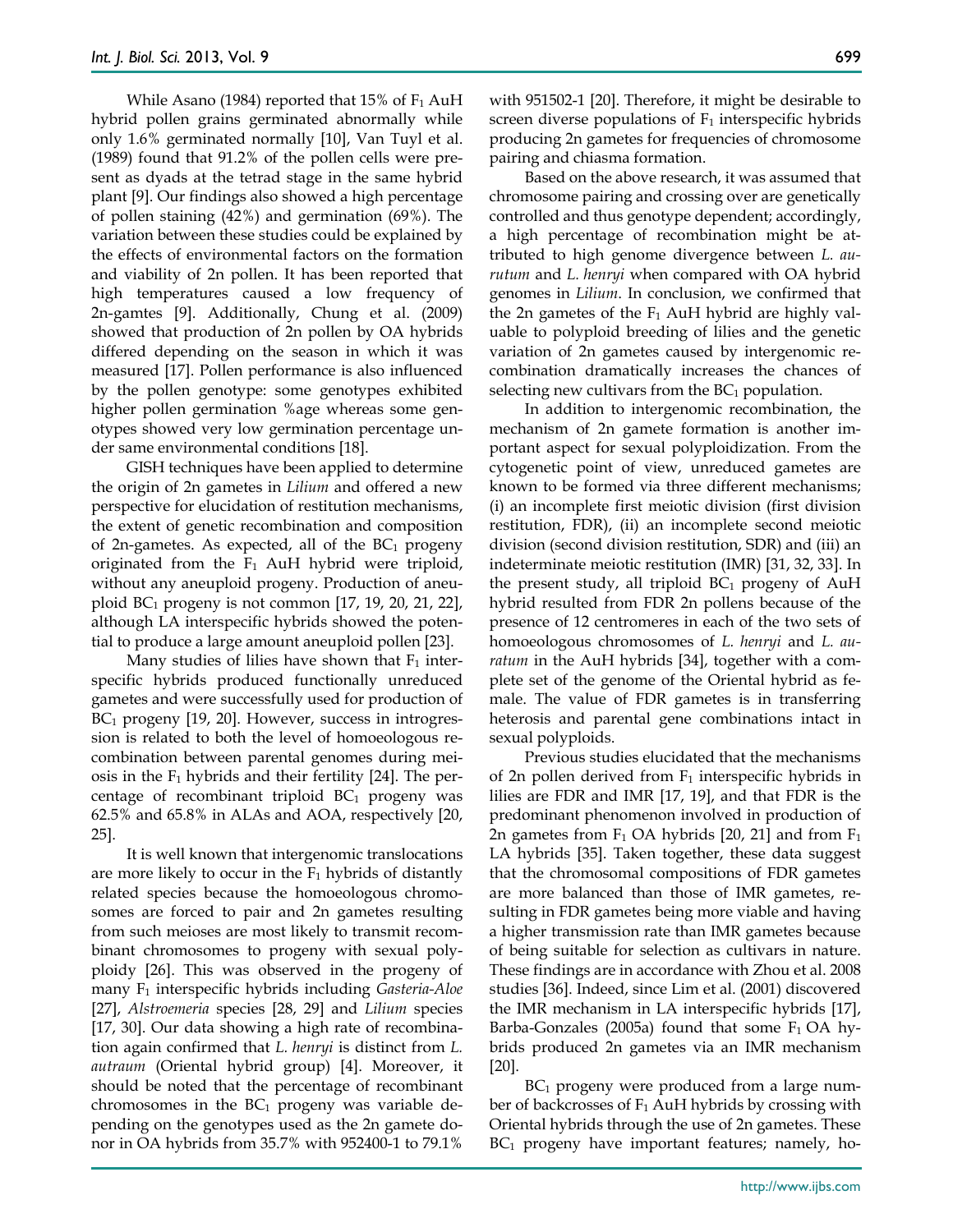moeologous recombinant chromosomes. However, allotriploids generally cannot be easily used as parents in lily breeding because of their high degree of sterility due to unbalanced meiosis. Despite this restriction, there are several instances among crop plants in which allotriploids have been successfully used as parents, such as *Arachis hypogea* [37], *Triticum-Aegilops* hybrids [38, 39], *Triticum-Hordeum* hybrids [40], *Alstroemeria* species hybrids [41], and *Festuca-Lolium* hybrids [42].

In lily, allotriploids (ALA) of *Longiflorum* × Asiatic hybrids have been successfully used for production of  $BC_2$  progeny. These triploids can be crossed with both diploid and tetraploid parents to yield aneuploid progeny consisting of near-diploids or near-tetraploid to pentaploid offspring [35]. Furthermore, it has been reported that allotriploids AOA genotypes can be used as parents in crosses with diploid or tetraploid individuals to produce considerable numbers of  $BC_2$  progeny [43].

Interestingly, the product of  $BC<sub>2</sub>$  progeny was only successful in cases in which the  $BC<sub>1</sub>$  progeny (82396-1) were female (Table 6). These results well support Zhou's hypothesis, "Five same genomes of endosperm are essential for its development in allotriploid x diploid/tetraploid crosses of *Lilium* [44]. Indeed, Lim et al. (2003) demonstrated that egg cells of triploid  $BC_1$  (ALA) produce  $BC_2$  progeny with a fairly wide range of chromosomes and this wide range of chromosomes could contribute to the viability of egg cells and chromosome balance of embryos and endosperms [35].

## **Conclusion**

 $BC<sub>2</sub>$  production derived from  $F<sub>1</sub>$  AuH interspecific hybrids has potential value because an introgression of segments of the recombinant chromosomes can be transmitted to further generations. However, more studies of the  $BC_2$  progeny to identify the recombinant chromosomes transmitted are necessary to establish systematic and meaningful procedures for polyploidy breeding.

# **Competing Interests**

The authors have declared that no competing interest exists.

#### **References**

- 1. Comber HF. A new classification of the *Lilium*. Lily Yearbook Royal Horti Soc London. 1947; 15: 86-105.
- 2. De Jong PC. Some notes on the evolution of lilies. The Lily Yearbook of the North Amer Lily Soc. 1974; 27: 23-28.
- 3. Anderson NO, Younis A, Sun Y. Intersimple sequence repeats distinguish genetic differences in easter lily 'Nellie White' clonal ramets within and among bulb growers over years. J Amer Soc Hort Sci. 2010; 135: 445-455.
- 4. Van Tuyl JM, Dijken A van, Chi HS, et al. Breakthroughs in interspecific hybridization of Lily. Acta Hort. 2000; 508: 83-90.
- 5. Van Tuyl JM, Van Diёn MP, Van Creij MGM, Van Kleinwee TCM, Franken J, Bino RJ. Application of *in vitro* pollination, ovary culture, ovule culture and embryo rescue for overcoming incongruity barriers in interspecific *Lilium* crosses. Plant Sci. 1991; 74: 115-126.
- 6. Anderson NO, Plattes A, Opitz E, Younis A. Transgressive Segregant, Interspecific Hybrids between Lilium ×formolongi and L. martagon with Unique Morphology. Acta Hort. 2011; 900: 181-188.
- 7. Schmitzer E. A survey of named polyploidy lilies of the Asiatic section. Quart Bulletin North Amer Lily Soc. 1991; 45: 6-12.
- 8. Van TJM, Meijer B, Van Diёn MP. The use of oryzalin as an alternative for colchicine *in vitro* chromosome doubling of *Lilium* and *Nerine*. Acta Horti. 1992; 325: 625-630.
- 9. Van TJM, De Vries JN, Bino RJ, Kwakkenbos AAM. Identification of 2n-pollen producing interspecific hybrids of *Lilium* using flow cytometry. Cytologia. 1989; 54: 737-745.
- 10. Asano Y. Fertility of a hybrid between distantly related species in *Lilium*. Cytologia. 1984; 49: 447-456.
- 11. Schwarzacher T, Anamthawat-Jonsson K, Harrison GE, Islam AKMR, Jiak JZ, Leitch AR, Miller TE, Reader SM, Rogers WJ, Shi M, Heslop-Harrison JS. Genomic *in situ* hybridization to identify alien chromosomes and chromosome segments in wheat. Theor Appl Genet. 1992; 84: 778-786.
- 12. Van Tuyl JM, Chung MY, Chung JD, Lim KB. Introgression with *Lilium* hybrids. The Lily Yearbook of the North Amer Lily Soc. 2002; 55: 17-22.
- 13. Asano Y, Myoda H. Studies on crosses between distantly related species of Lilies. I. For the intrastylar pollination technique. J Japan Soc Hort Sci. 1977; 46: 59-65.
- 14. Van Tuyl JM. Survey of research on mitotic and meiotic polyploidization at CPRO-DLO. The Lily Yearbook of the North Amer Lily Soc. 1993; 43: 10-18.
- 15. Van Tuyl JM, Boon E. Variation in DNA-content in the genus *Lilium*. Acta Hort. 1997; 430: 829-835.
- 16. Lim KB, Ramanna MS, Jong JH, Jacobsen E, van Tuyl JM. Indeterminate meiotic restitution(IMR): a novel type of meiotic nuclear restitution mechanism detected in interspecific lily hybrids by GISH. Theor Appl Genet. 2001; 103: 219-230.
- 17. Chung MY, Chung JD, Van Tuyl JM, Lim KB. GISH analysis of subsequent progeny crossed with 2n-gametes of  $F_1$  OA interspecific hybrid. Kor J Hort Sci Technol. 2009; 27: 649 - 656.
- 18. Lokker AC, Barba-Gonzalez R, Lim KB, Ramanna MS and van Tuyl JM. Genotypic and environmental variation in production of *2n*-gametes of oriental x asiatic lily hybrids. Acta Hort. 2005; 673: 453-456.
- 19. Barba-Gonzalez R, Lokker AC, Lim KB, Ramanna MS, Van Tuyl JM. Use of 2n gametes for the production of sexual polyploids from sterile Oriental x Asiatic hybrids of lilies (*Lilium*). Theor Appl Genet. 2004; 109: 1125-1132.
- 20. Barba GR, Ramanna MS, Visser RGF, Van TJM. Intergenomic recombination in F1 lily hybrids (*Lilium*) and its significance for genetic variation in the BC1 progenies as revealed by GISH and FISH. Genome. 2005; 48: 884-894.
- 21. Barba GR, Lim KB, Ramanna MS, Visser RGF, Van TJM. Occurrence of 2n gametes in the F1 hybrids of Oriental × Asiatic lilies (*Lilium*): Relevance to intergenomic recombination and backcrossing. Euphytica. 2005; 143: 67-73.
- 22. Zhou S, Ramanna MS, Visser RGF, Van Tuyl JM. Genome composition of triploid lily cultivars derived from sexual polyploidization of *Longiflorum* × Asiatic hybrids (*Lilium*). Euphytica. 2008; 160: 207-215.
- 23. Zhou S. Intergenomic recombination and introgression breeding in *longiflorum* × Asiatic lilies. PhD thesis, Wageningen University and Research Centre, The Netherlands. 2007; :111.
- 24. Van Tuyl JM, De Jeu MJ. Methods for overcoming interspecific crossing barriers. In: Shivanna K-R, Sawhney V-K (eds), pollen biotechnology for crop production and improvement, Cambridge University Press. 1997.
- 25. Lim KB, Chung JD, Van Kronenburg BCE, Ramanna MS, De Jong JH, Van Tuyl JM. Introgression of *Lilium rubellum* Baker chromosomes into *L. longiflorum* Thunb.: a genome painting study of the F<sub>1</sub> hybrid, BC<sub>1</sub> and BC2 progenies. Chromosome Res. 2000; 8: 119-125.
- 26. Ramanna MS, Jacobsen E. Relevance of sexual polyploidization for crop improvement - A review. Euphytica. 2003; 133: 3-18.
- 27. Takahashi C, Leitch IJ, Ryan A, Bennett MD, Brandham PE. The use of genomic *in situ* hybridization (GISH) to show transmission of recombinant chromosomes by a partially fertile bigeneric hybrid, *Gasteria lutzii* × *Aloe aristata* (Aloaceae) to its progeny. Chromosoma . 1997; 105: 342-348.
- 28. Kamstra SA, Kuipers AGJ, De JMJ, Ramanna MS, Jacobsen E. The extent and position of homoeologous recombination in a distant hybrid of *Alstroemeria*: a molecular cytogenetic assessment of first generation backcross progenies. Chromosoma. 1999; 108: 52-63